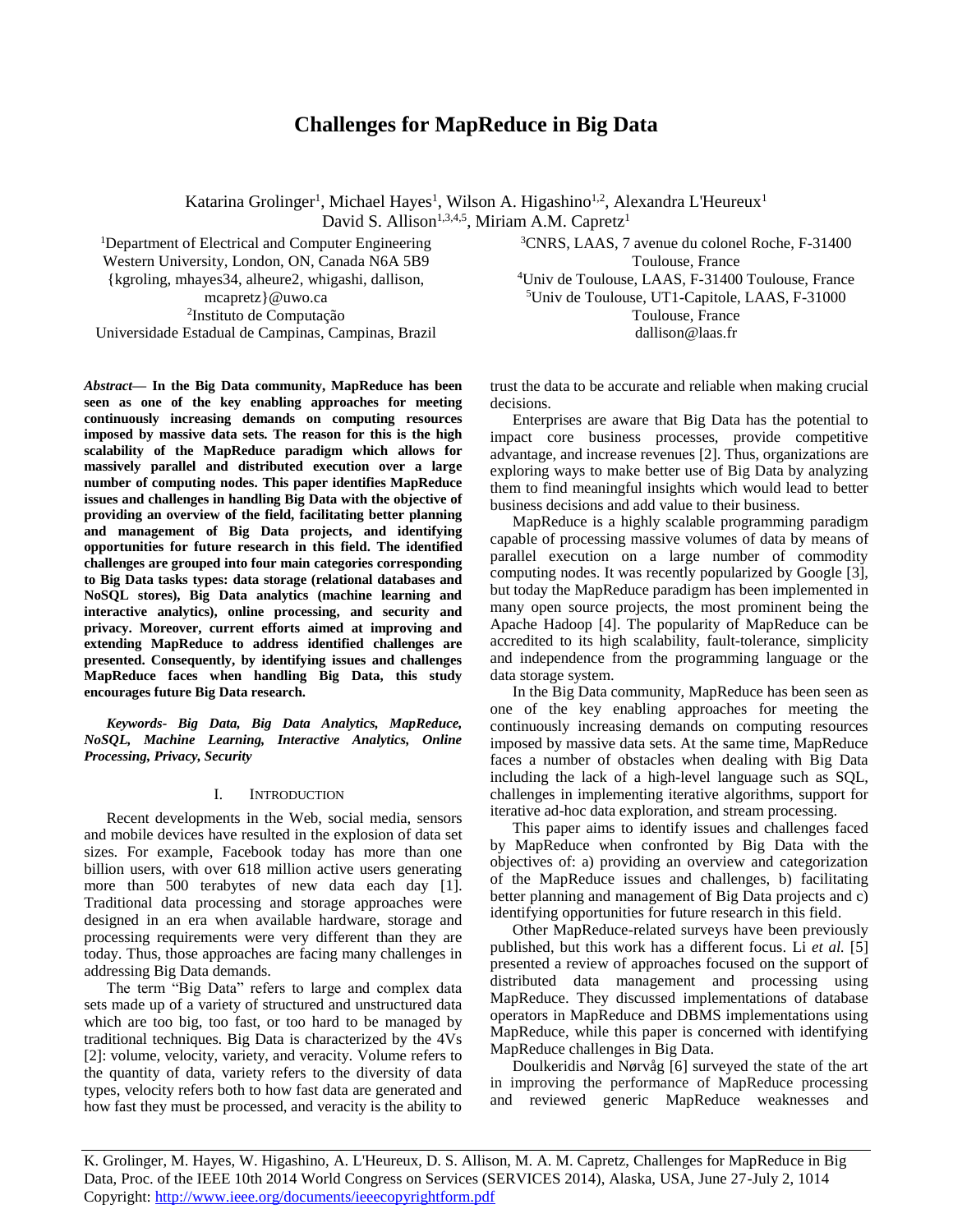| AN OVERVIEW OF MAPREDUCE CHALLENGES<br>TABLE I. |
|-------------------------------------------------|
|-------------------------------------------------|

|                 | <b>Main challenges</b>                 | <b>Main solution approaches</b>             |
|-----------------|----------------------------------------|---------------------------------------------|
| Data<br>Storage | Schema-free, index-                    | In-database MapReduce                       |
|                 | free                                   | NoSQL stores – MapReduce with various       |
|                 |                                        | indexing approaches                         |
|                 | Lack of standardized                   | Apache Hive – SQL on top of Hadoop          |
|                 | SQL-like language                      | NoSQL stores: proprietary SQL-like          |
|                 |                                        | languages (Cassandra, MongoDB) or Hive      |
|                 |                                        | (HBase)                                     |
| Analytics       | Scaling complex                        | Use computationally less expensive, though  |
|                 | linear algebra                         | less accurate, algebra                      |
|                 | Interactive analysis                   | Map interactive query processing            |
|                 |                                        | techniques for handling small data, to      |
|                 |                                        | MapReduce                                   |
|                 | Iterative algorithms                   | Extensions of MapReduce implementation      |
|                 |                                        | such as Twister and HaLoop                  |
|                 | Statistical challenges<br>for learning | Data pre-processing using MapReduce         |
| Online          | Performance /                          | Direct communication between phases and     |
|                 | processing Latency issues              | iobs                                        |
|                 | Programming model                      | Alternative models, such as MapUpdate       |
|                 |                                        | and Twitter's Storm                         |
| Privacy         | Auditing                               | Trusted third party monitoring, security    |
| and<br>security |                                        | analytics                                   |
|                 | Access control                         | Optimized access control approach with      |
|                 |                                        | semantic understanding                      |
|                 | Privacy                                | Privacy policy enforcement with security to |
|                 |                                        | prevent information leakage                 |

challenges. Sakr *et al.* [7] also surveyed approaches to data processing based on the MapReduce paradigm. Additionally, they analyzed systems which provide declarative programming interfaces on top of MapReduce. While the works of Doulkeridis and Nørvåg [6], and Sakr *et al.* [7] focused on systems built on top of MapReduce, this paper aims to identify challenges that MapReduce faces handling Big Data. Moreover, this paper discusses security and privacy issues, while those others do not.

The identified MapReduce challenges are grouped into four main categories corresponding to Big Data tasks types: data storage, analytics, online processing, security and privacy. An overview of the identified challenges is presented in Table I while details of each category are discussed in sections III to VI. Additionally, this paper presents current efforts aimed at improving and extending MapReduce to address the identified challenges.

The rest of this paper is organized as follows: Section II introduces the MapReduce paradigm. Section III identifies storage-related challenges while Section IV discusses Big Data analytics issues. Online processing is addressed in Section V and privacy and security challenges in Section VI. Finally, Section VII concludes the paper.

#### II. MAPREDUCE OVERVIEW

MapReduce is a programming paradigm for processing large data sets in distributed environments [3]. In the MapReduce paradigm, the *Map* function performs filtering and sorting, while the *Reduce* function carries out grouping and aggregation operations. The 'hello world' of MapReduce is the word counting example: it counts the appearance of each word in a set of documents. The *Map* function splits the document into words and for each word in a document it produces a (key, value) pair.

**function** map(name, document) **for each** word **in** document emit (word, 1)

The *Reduce* function is responsible for aggregating information received from *Map* functions. For each key, word, the *Reduce* function works on the list of values, partialCounts. To calculate the occurrence of each word, the *Reduce* function groups by word and sums the values received in the partialCounts list.

```
function reduce (word, List partialCounts)
sum = 0 for each pc in partialCounts
   sum += pc
 emit (word, sum)
```
The final output is the list of words with the count of appearance of each word.

Figure 1 illustrates the MapReduce flow. One node is elected to be the master responsible for assigning the work, while the rest are workers. The input data is divided into splits and the master assigns splits to *Map* workers. Each worker processes the corresponding input split, generates key/value pairs and writes them to intermediate files (on disk or in memory). The master notifies the *Reduce* workers about the location of the intermediate files and the *Reduce* workers read data, process it according to the *Reduce* function, and finally, write data to output files.



The main contribution of the MapReduce paradigm is scalability as it allows for highly parallelized and distributed execution over a large number of nodes. In the MapReduce paradigm, the *Map* or *Reduce* task is divided into a high number of jobs which are assigned to nodes in the network. Reliability is achieved by reassigning any failed node's job to another node. A well known open source MapReduce implementation is Hadoop which implements MapReduce on top of the Hadoop Distributed File System (HDFS).

#### III. DATA STORAGE

Relational database management systems (RDBMSs) are traditional storage systems designed for structured data and accessed by means of SQL. RDBMSs are facing challenges in handling Big Data and providing horizontal scalability, availability and performance required by Big Data applications. In contrast to relational databases, MapReduce provides computational scalability, but it relies on data storage in a distributed file system such as Google File System (GFS) or Hadoop Distributed File System (HDFS).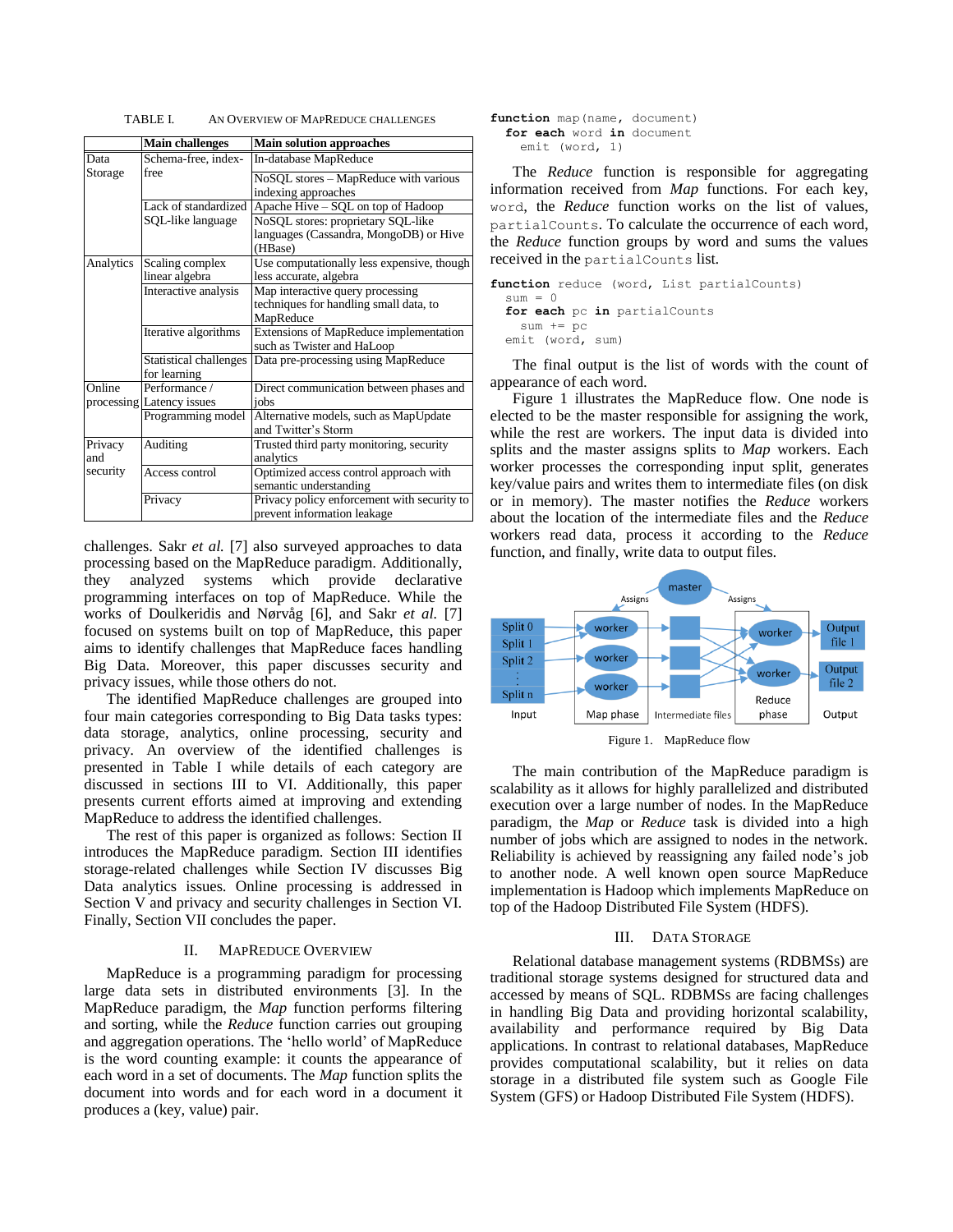NoSQL and NewSQL data stores have emerged as alternatives to Big Data storage. NoSQL refers to "Not Only SQL", highlighting that SQL is not a crucial objective of those systems. Their main defining characteristics include schema flexibility and effective scaling over a large number of commodity machines. NoSQL horizontal scalability includes data storage scaling as well as scaling of read/write operations. Grolinger *et al.* [8] analyze features driving the NoSQL systems ability to scale such as partitioning, replication, consistency, and concurrency control. NoSQL systems typically adopt the MapReduce paradigm and push processing to the nodes where data is located to efficiently scale read operations. Consequently, data analysis is performed via MapReduce jobs.

MapReduce itself is schema-free and index-free; this provides great flexibility and enables MapReduce to work with semi-structured and unstructured data. Moreover, MapReduce can run as soon as data is loaded. However, the lack of indexes on standard MapReduce may result in poor performance in comparison to relational databases. This may be outweighed by MapReduce scalability and parallelization.

Database vendors, such as Oracle, provide in-database MapReduce [9], taking advantage of database parallelization. Another example of providing analytics capabilities indatabase is the MAD Skills project [10] which implements MapReduce within the database using an SQL runtime execution engine. *Map* and *Reduce* functions are written in Python, Perl, or R, and passed to the database for execution.

NoSQL systems from column-family and document categories adopt the MapReduce paradigm while providing support for various indexing methods. In this approach MapReduce jobs can access data using the index, therefore query performance is significantly improved. For example Cassandra supports primary and secondary indexes [11]. In CouchDB [12] the primary way of querying and reporting is through views which use the MapReduce paradigm with JavaScript as a query language. A view consists of a *Map* function and an optional *Reduce* function. Data emitted by *Map* function is used to construct an index and consequently, queries against that view run quickly.

Another challenge related to MapReduce and data storage is the lack of a standardized SQL-like language. Therefore one direction of research is concerned with providing SQL on top of MapReduce. An example of this category is Apache Hive [13] which provides an SQL-like language on top of Hadoop. Another Apache effort, Mahout [14], aims to build scalable machine learning libraries on top of MapReduce. Although those efforts provide powerful data processing capabilities, they lack data management features such as advanced indexing and a sophisticated optimizer.

NoSQL solutions choose different approaches for providing querying abilities [8]: Cassandra and MongoDB provide proprietary SQL-like querying while HBase uses Hive.

It is important to point out the efforts on integration between traditional databases, MapReduce, and Hadoop. For example, the Oracle SQL connector for HDFS [15] provides ability to query data in Hadoop within the database using SQL. The Oracle Data Integrator for Hadoop generates Hivelike queries which are transformed into native MapReduce and executed on Hadoop clusters.

Even though the presented efforts advanced the state of the art for Data Storage and MapReduce, a number of challenges remain, such as:

- the lack of a standardized SQL-like query language,
- limited optimization of MapReduce jobs,
- integration among MapReduce, distributed file system, RDBMSs and NoSQL stores.

## IV. BIG DATA ANALYTICS

## *A. Machine Learning*

The prevalence and pervasiveness of Big Data offers the promise of building more intelligent decision making systems. This is because the typical premise for many decision making algorithms is that more data can better *teach* the algorithms to produce more accurate outputs. The key to extracting useful information from Big Data lies within the use of Machine Learning (ML) approaches. However, the use of massive datasets themselves for the purpose of analysis and training poses some problems and challenges to the very execution of ML algorithms. The arithmetic and computational complexity brought on by the volume component of Big Data renders traditional ML algorithms almost unusable in conventional development environments. This is due to the fact that ML algorithms were designed to be used on much smaller dataset with the assumption that the entire data could be held in memory [16]. With the arrival of Big Data, this assumption is no longer valid and consequently greatly impedes the performance of those algorithms. In order to remediate to this problem, distributed processing algorithms such as MapReduce were brought forward.

Although some ML algorithms are inherently parallel and can therefore be adapted to the MapReduce paradigm [17], for others the transition is much more complex. The foundation of many ML algorithms relies on strategies directly dependent on in-memory data and therefore once that assumption is severed, entire families of algorithms are rendered inadequate. The parallel and distributive nature of the MapReduce paradigm is a source of such a disconnect. This is what Parker [17] describes as the curse of modularity. The following families of algorithms are amongst those affected [18]:

- Iterative Graph algorithms: Multiple iterations are required in order to reach convergence, each of which corresponds to a job in MapReduce[18] and jobs are expensive in terms of startup time. Furthermore, skews in the data create stragglers in the *Reduce* phase, which causes backup execution to be launched, increasing the computational load [3].
- Gradient Descent algorithms: The sequential nature of these algorithms requires a very large amount of jobs to be chained. It also requires that parameters be updated after each iteration, which will add communication overhead to the process. Both of these steps are therefore expensive in terms of time.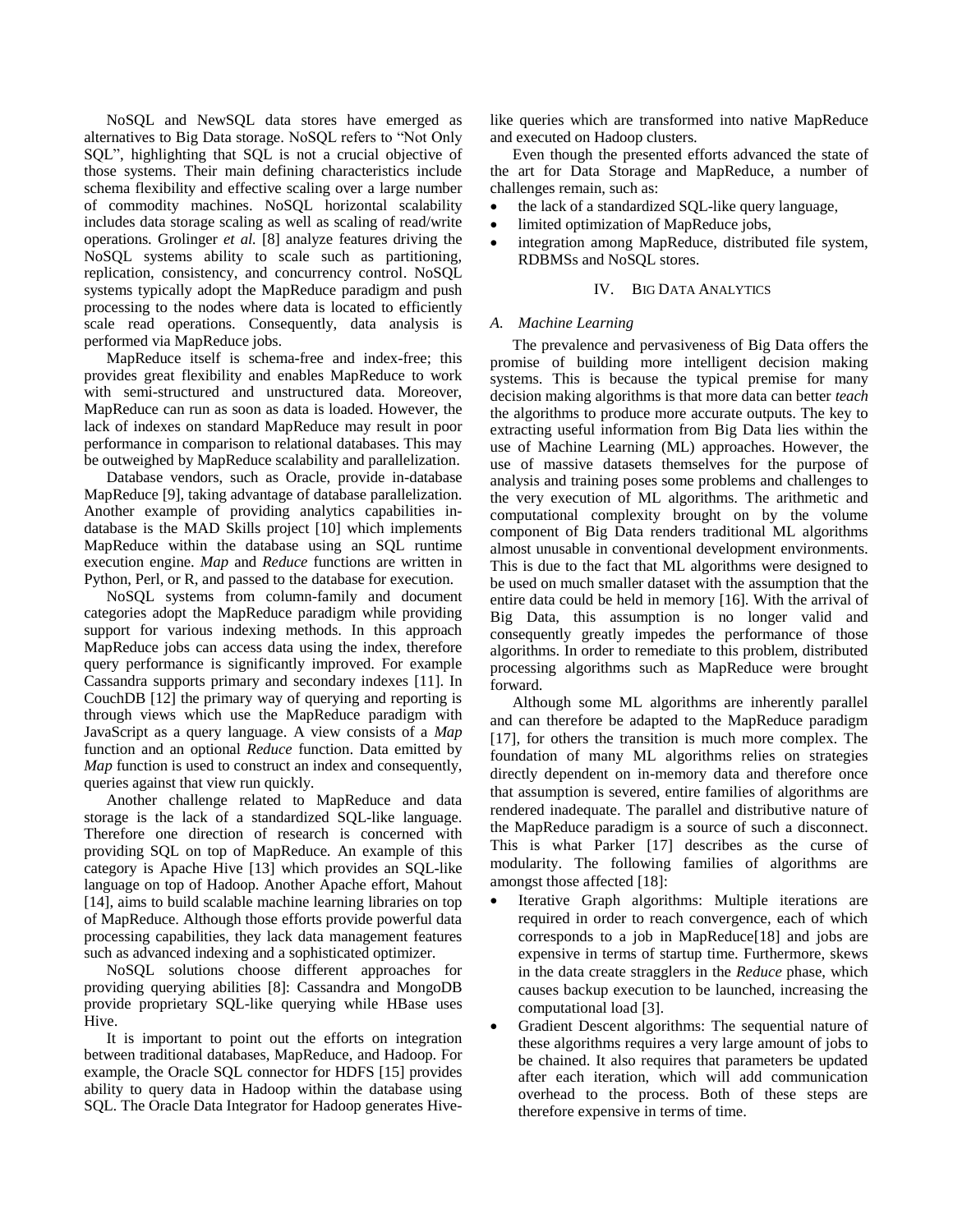Expectation Maximization algorithms: Similarly this family of algorithm also depends on iterations that are implemented as jobs, causing the same performance latencies as above.

In order to address the shortcomings of MapReduce, alternatives have been developed to function either independently or in addition to existing MapReduce implementations [18]:

- Pregel [19] and Giraph [20], are alternative models based on the Bulk Synchronous parallel paradigm. They enable all states to be retained in memory, facilitating the iterative process.
- Spark [21] is another alternative based on resilient distributed datasets abstractions, which uses memory to update shared states and facilitate implementations such as gradient descent.
- HaLoop [22] and Twister [23] are both extensions designed for Hadoop [4] in order for this MapReduce implementation to better support iterative algorithms.

Each of these tools possesses its strengths and area of focus but the difficult integration and potential incompatibilities between the tools and frameworks reveal new research opportunities that would fulfill the need for a uniform ML solution.

When considering the volume component of Big Data, additional statistical and computational challenges are revealed. Regardless of the paradigm used to develop the algorithms, an important determinant of the success of supervised ML approaches is the pre-processing of the data. This step is often critical in order to obtaining reliable and meaningful results. Data cleaning, normalization, feature extraction and selection [24] are all essential in order to obtain an appropriate training set. This poses a massive challenge in the light of Big Data as the preprocessing of massive amounts of tuples is often not possible.

The variety component of Big Data, also introduces heterogeneity and high dimensionality, which in turn introduces the following challenges [25]:

- Noise accumulation may be so great that it may over power the significant data.
- Spurious or false correlation may present between different data points although no real relationship exist.
- Incidental endogeneity, meaning that regressors are related to the regression error, which could lead to inconsistencies and false discoveries [26].

In particular, the concept of noise has provided a paradigm shift in the underlying algebra used for ML algorithms. Dalessandro [27] illustrates the usefulness of accepting noise as a given, and then using more efficient, but less accurate, learning models. Dalessandro shows that using computationally less expensive algorithms, which are also less accurate during intermediate steps, will define a model which performs equally well in predicting new outputs when trained on Big Data. These algorithms may take more iterations than their computationally more expensive counterparts; however, the iterations are much faster. Due to this, the less expensive algorithms tend to converge much

faster, while giving the same accuracy. An example of such an algorithm is stochastic gradient descent [27].

In addition to the challenges mentioned above, having a variety of dissimilar data sources, each storing dissimilar data types, can also affect the performance of the ML algorithms. Data preprocessing could alleviate some of those challenges and is particularly important in the MapReduce paradigm where outliers can greatly influence the performance of algorithms [28]. In order to remediate to these problems, solutions have been developed to implement data preprocessing algorithms using MapReduce [29]. However, it is still necessary to find ways to integrate the analysis and preprocessing phase, which create new research prospects.

The velocity component of Big Data introduces the idea of *concept drift* within the learning model. In MapReduce, this idea is aggravated by the necessity to pre-process data, which introduces additional delays. The fast arrival of data along with potentially long computing time may cause a concept drift, which Yang and Fong define as "*known problem in data analytics, in which the statistical properties of the attributes and their target classes shift over time, making the trained model less accurate"[30].* Thus accurate concept drift detection constitutes an important research area to insure accuracy of ML approaches with Big Data.

An important subset of ML algorithms is predictive modeling. That is, given a set of known inputs and outputs, can we predict an unknown output with some probability? Being able to construct an accurate prediction model is hugely important in many disparate domains such as credit card fraud detection, user recommendation systems, malicious URL identification, and many others. For example, to predict movies that clients will enjoy, companies such as Yahoo and Netflix collect a large variety of information on their clients to build accurate recommender systems.

From the authors observation, parallelism techniques for predictive modeling fall into three categories of implementation:

- 1. Run the predictive algorithm on subsets of the data, and return all the results.
- 2. Generate intermediate results from subsets of the data, and resolve the intermediate results into a final result.
- 3. Parallelize the underlying linear algebra.

The two most promising forms of implementation for Big Data are categories 2 and 3. Category 2 is essentially the definition of a MapReduce job; where the algorithm attempts to generate intermediate results using *Map* operations, and combines these outputs using *Reduce* operations. Category 3 can also be seen as a MapReduce job, if the underlying linear algebra separable into *Map* and *Reduce* operations. Finally, Category 1 is essentially not a valid solution for Big Data as the results are only indicative of small subsets of the data and not the prediction over the entire dataset.

MapReduce with predictive modeling has a major constraint which limits its usefulness when predicting highly correlated data. MapReduce works well in contexts where observations can be processed individually. In this case the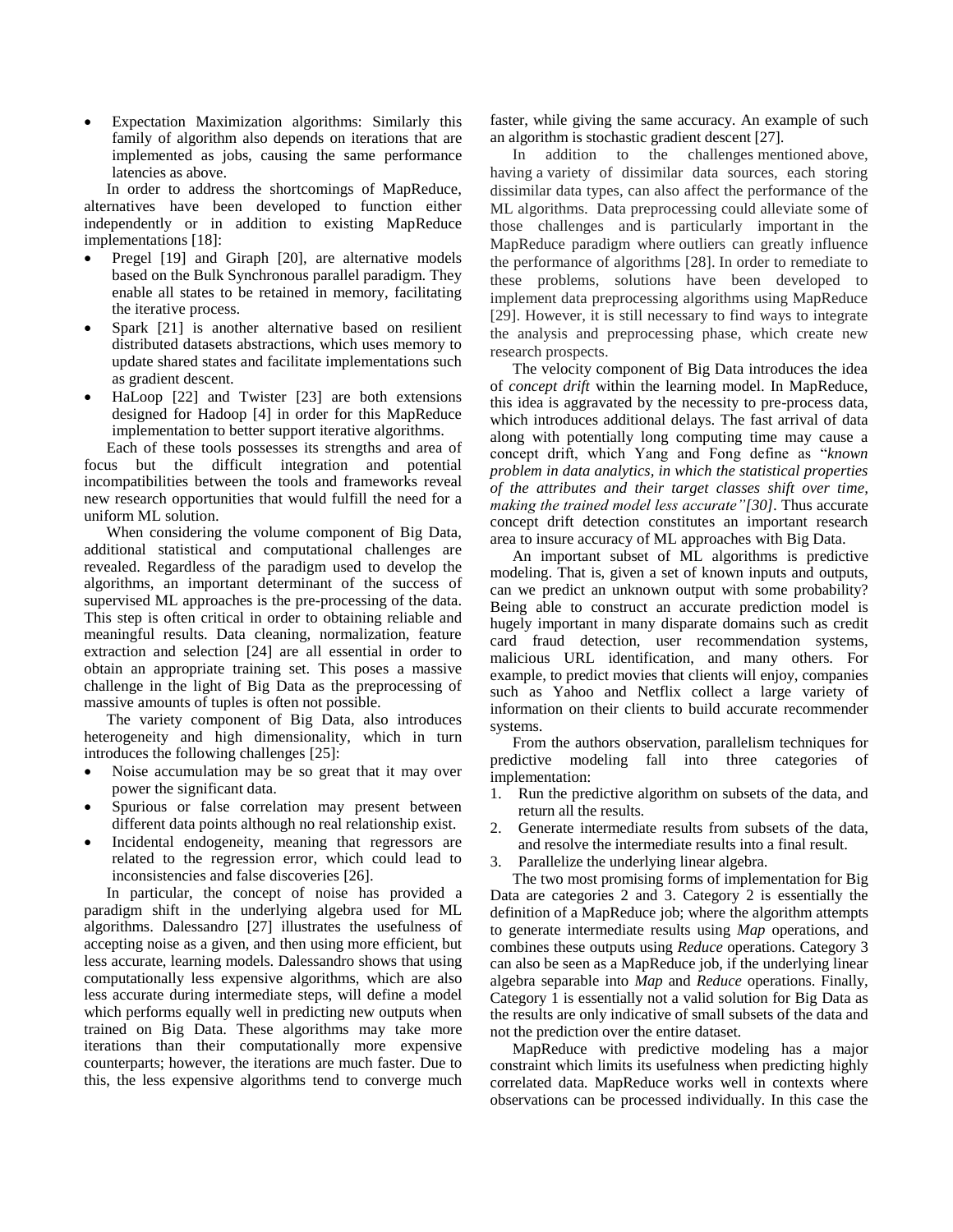data can be split up, calculated, and then aggregated together. However, if there are correlated observations that need to be processed together, MapReduce offers little benefit over nondistributed architectures. This is because it will be quite common that the observations that are correlated are found within disparate clusters, leading to large performance overheads for data communication between clusters. Use cases such as this are commonly found in predicting stock market fluctuations. To allow MapReduce to be used in these types of predictive modeling problems, there are a few potential solutions based on solutions from predictive modeling on traditional data sizes: data reduction, data aggregation, and sampling [31].

## *B. Interactive Analytics*

Interactive analytics can be defined as a set of approaches to allow data scientists to explore data in an interactive way, supporting exploration at the rate of human thought [32]. Interactive analytics on Big Data provides some exciting research areas and unique problems. Most notably, and similar to other data analytic approaches, is the question *how can we build scalable systems that query and visualize data at interactive rates?* The important difference to other data analytic paradigms is the notion of *interactive rates.* By definition, interactive analysis requires the user to continually tweak or modify their approach to generate interesting analytics [33].

MapReduce for interactive analytics poses a drastic shift from the classic MapReduce use case of processing batch computations. Interactive analytics involves performing several small, short, and interactive jobs. As interactive analytics begins to move from RDBMSs to Big Data storage systems some prior assumptions regarding MapReduce are broken, such as uniform data access and prevalence of large batch jobs. This type of analysis requires a new *class* of MapReduce workloads to deal with the interactive, almost real-time data models. Chen *et al.* [34] discuss these considerations in their survey of industry solutions where the authors find that extending MapReduce with querying frameworks such as Pig and Hive are prevalent. Chen *et al.* note that interactive analysis for Big Data can be seen as an extension of the already well-researched area of interactive query processing. Making this assumption, there exist potential solutions to optimize interactive analytics with MapReduce by mirroring the already existing work in interactive query processing. One open area of future work is finding the best method to bring these solutions to the MapReduce programming paradigm.

MapReduce is one parallelism model for interactive analytics. Another approach tuned for interactivity is Google's Dremel system [35], which acts in complement to MapReduce. Dremel builds on a novel column-family storage format, as well as algorithms that constructs the columns and reassemble the original data. Some highlights of the Dremel system are:

- Real-time interactivity for scan-based queries.
- Near linear scalability in the number of clusters.
- Early termination, similar to progressive analytics, to provide speed tradeoffs for accuracy.

Other interactive analytics research have been based on the column-family NoSQL data storage approach [36, 37]. The main benefit of column-based approaches versus rowbased, traditional, approaches is that only a fraction of the data needs to be accessed when processing typical queries [8]. However, most of these approaches are specialized for certain types of datasets and certain queries and thus provide an open research area for a generalized solution.

## *C. Data Visualization*

A large category of interactive analytics is data visualization. There are two primary problems associated with Big Data visualization. First, many instances of Big Data involve datasets with large amount of features, *wide datasets*, and building a highly multi-dimensional visualization is a difficult task. Second, as data grows larger vertically, *tall datasets*, uninformative visualizations are generally produced. For these *tall* datasets, the resolution of the data must be limited, i.e. through a process to aggregate outputs to ensure that highly dense data can still be deciphered [32]. For highly *wide* datasets, a preprocessing step to reduce the dimensionality is needed. Unfortunately this tends to be useful on tens to hundreds of dimensions, for even higher dimensions a mixed-initiative method, including human intervention, to determine subsets of related dimensions is required [32]. This approach generally requires human input to determine an initial subset of "interesting" features, which is also a difficult task and open research area.

MapReduce for data visualization currently performs well in two cases: memory-insensitive visualization algorithms, and inherently parallel visualization algorithms. Vo *et al.* [38] have provided a study on moving existing visualization algorithms to the MapReduce paradigm. One major contribution is empirically proving that MapReduce provides a good solution to large-scale exploratory visualization. The authors present that this is because scalability is achieved through data reduction tasks which can be highly parallel; these types of tasks are common in data visualization algorithms. Further, visualization algorithms that tend to increase the total amount of data for intermediate steps will perform poorly when mapping to the MapReduce paradigm. Another drawback to MapReduce with visualization is that a typical MapReduce job uses one pass over the data. Therefore, algorithms that require multiple iterations, such as mesh simplification, will suffer from a large overhead in trying to naively map the algorithm to the MapReduce paradigm. This is similar to the problems created for iterative machine learning algorithms discussed in Section IV-A. Therefore, there is the potential for research aimed at providing optimized multiple iteration solutions for MapReduce.

## V. ONLINE PROCESSING

The Velocity dimension, as one of the Vs used to define Big Data, brings many new challenges to traditional data processing approaches and especially to MapReduce. Handling Big Data velocity often requires applications with *online processing* capabilities, which can be broadly defined as real-time or *quasi* real-time processing of fast and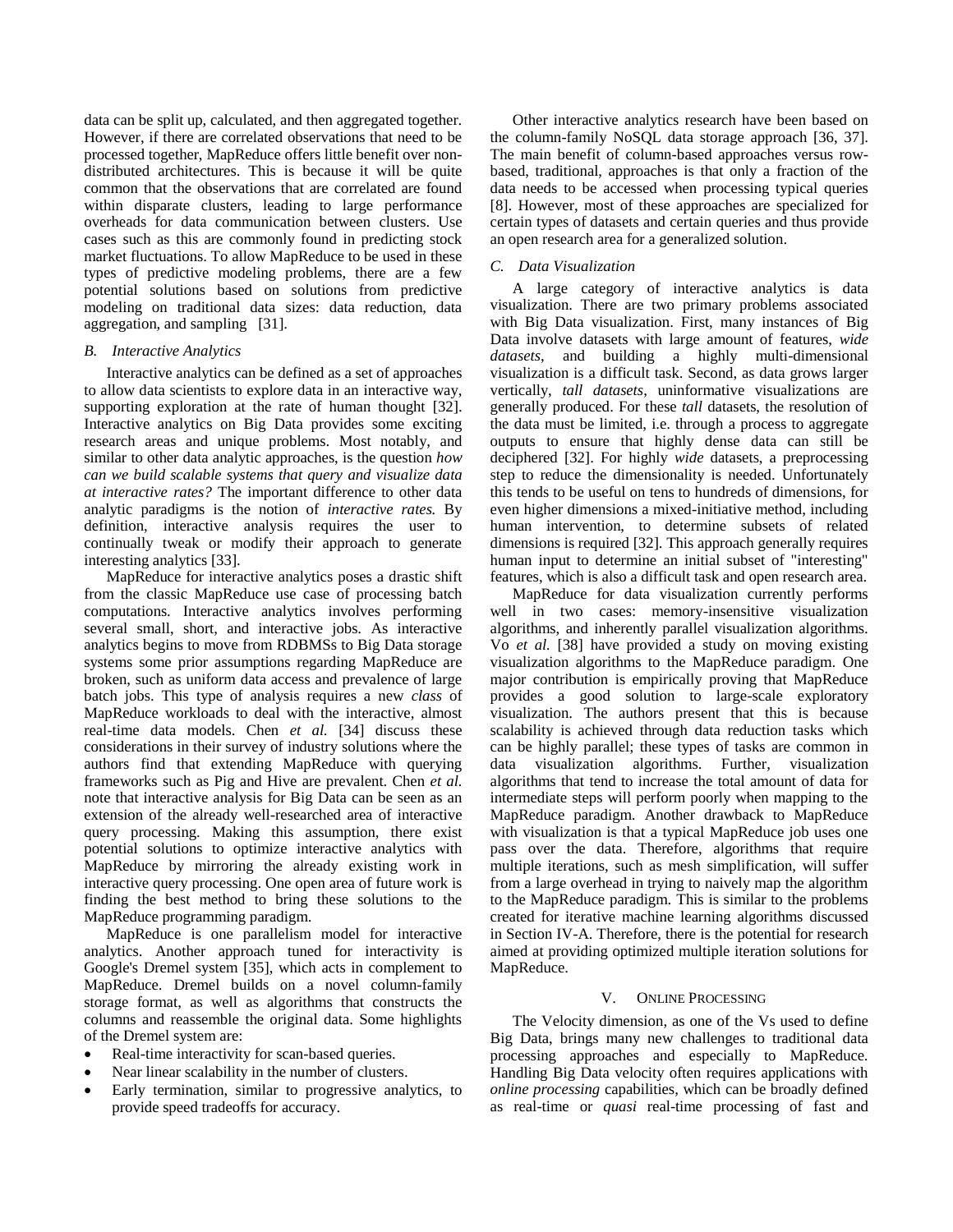continuously generated data (also known as data *streams*). From the business perspective, the goal is normally to obtain insights from these data streams, and to enable prompt reaction to them. This instantaneous reaction can bring business value and competitive advantage to organizations, and therefore has been generating research and commercial interest. Areas such as financial fraud detection and algorithmic trading have been highly interested in this type of solutions.

The MapReduce paradigm is not an appropriate solution for this kind of low-latency processing because:

- MapReduce computations are batch processes that start and finish, while computations over streams are continuous tasks that only finish upon user request.
- The inputs of MapReduce computations are snapshots of data stored on files, and the content of these files do not change during processing. Conversely, data streams are continuously generated and unbounded inputs [39].
- In order to provide fault tolerance, most of MapReduce implementations, such as Google's [3] and Hadoop [4], write the results of the *Map* phase to local files before sending them to the reducers. In addition, these implementations store the output files in distributed and high-overhead file systems (Google File System [40] or HDFS [4], respectively). This extensive file manipulation adds significant latency to the processing pipelines.
- Not every computation can be efficiently expressed using the MapReduce programming paradigm, and the model does not natively support the composition of jobs. Despite these limitations, the prevalence and success of

MapReduce has motivated many researchers to work on systems that leverage some of its advantages, and at the same time try to overcome its limitations when applied to lowlatency processing.

One of the first projects in this direction was developed by Condie *et al.* [41]. In this work, the authors proposed an online MapReduce implementation with the goal of supporting online aggregation and continuous queries. In order to reduce the processing latency, the *Map* and *Reduce* phases are pipelined by having the *Map* tasks sending intermediate results to the *Reduce* tasks. The authors also introduced the idea of executing reducers on *snapshots* of the data received from the mappers. This mechanism enables the generation of partial / approximate results, which is particularly useful for interactive analytics scenarios as described in Section IV-C. All these changes were implemented on Hadoop, and demonstrated in a monitoring system prototype.

Nevertheless, it is important to note that Condie *et al.*'s [41] work still has limitations that may hinder its use in online processing scenarios. For instance, if the reducers are not simultaneously scheduled with the mappers, the mappers cannot push the intermediate results to them. In addition, the platform does not support elasticity (dynamic scale in and out of provisioned resources), which is a very important requirement for scenarios where the data input rate is subject to high fluctuations and burst behavior.

To overcome the inherent limitations of the traditional MapReduce platforms, other authors have been leveraging the familiar MapReduce programming paradigm but additionally providing a different runtime environment. For instance, Logothetis and Yocum [42] proposed a continuous MapReduce in the context of a data processing platform that runs over a wide-area network. In this work, the execution of the *Map* and *Reduce* functions is managed by a data streamprocessing platform. In order to improve the processing latency, the mappers are continuously fed with batches of tuples (instead of input files), and they push their results to reducers as soon as they are available. This approach is similar to the one adopted by the StreamMapReduce [43] project, which uses these ideas to implement a fully-fledged event stream processing (ESP) implementation.

Alternatively, the difficulty of expressing online computations using MapReduce has also been motivating the creation of other programming models inspired by it. For instance, the Muppet project [39] conceived a new programming paradigm called MapUpdate. The paradigm mimics MapReduce by specifying computations through the definition of two functions (*Map* and *Update*). The main difference, however, is the fact that the update phase has access to *slates*, data structures that contain persistent state related to each update key. In theory, these slates can enable easier implementations of iterative algorithms.

Other frameworks, such as Twitter's Storm [44] and Yahoo's S4 [45] propose a more radical departure from MapReduce programming paradigm, but maintain runtime platforms inspired by the MapReduce implementations. For instance, in Twitter's Storm [44], a computation is defined by a topology, which specifies the sequence of processing elements (*bolts*) containing user-defined logic, the number of threads (*tasks*) for each bolt, and how to partition the input streams among the many bolt tasks. Similarly, in Yahoo's S4 [45] case, a computation is expressed by a graph of processing elements (PE), which are equivalent to Storm's bolts. In both projects the runtime platform manages many low-level aspects of distributed computing, such as parallelization, messages delivery, and fault tolerance.

Finally, it is also worth mentioning the Spark Stream project [46] as another MapReduce alternative. The goal of this project is to provide a data stream processing framework based on the Spark platform [21]. Similar to Logothetis and Yocum [42], events are grouped into small batches and all processing is performed on these batches, which contrast with the event-by-event processing in Storm and S4.

Despite all the advancements described in this section, there still are many challenges related to online processing of Big Data, such as:

- Most platforms are designed to run on clusters of servers only, and cannot leverage the elasticity and automatic provisioning capabilities of modern cloud environments.
- Some use cases require a response time that is very difficult to achieve in networked environments.
- There is no high-level standardized language that can be used to express online computations.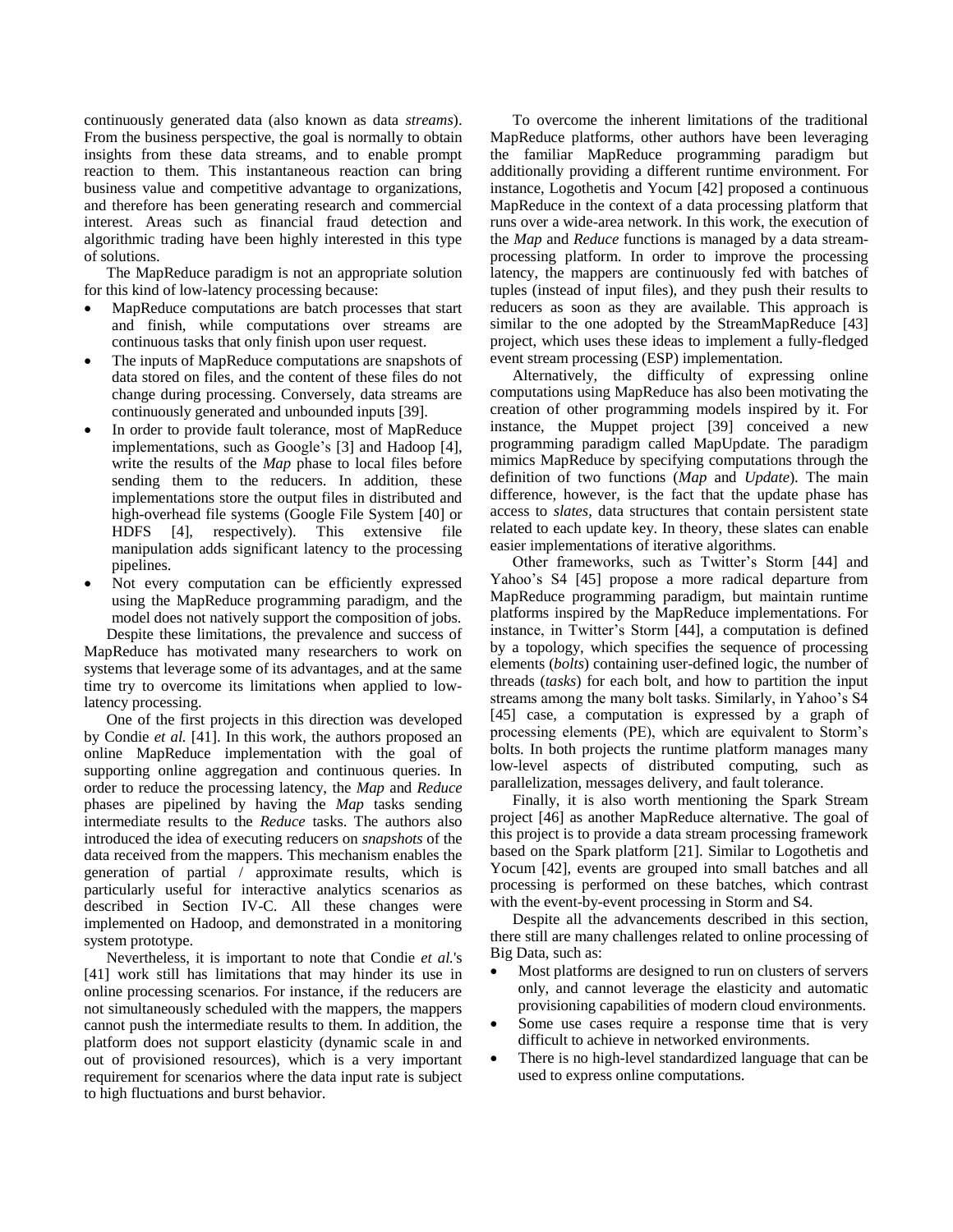Current platforms require a considerable effort to deploy and manage, and cannot be easily integrated with other data processing platform.

## VI. SECURITY AND PRIVACY

In this section security and privacy concerns for MapReduce and Big Data are discussed. Also, current efforts to address these problems for MapReduce are presented.

Accountability and auditing are security issues that present a problem for both MapReduce and Big Data. Accountability is the ability to know when someone performs an action and to hold them responsible for that action and is often tracked through auditing. In MapReduce accountability is only provided when the mappers and reducers are held responsible for the tasks they have completed [47]. One solution to this issue that has been proposed is the creation of an Accountable MapReduce [47]. This solution utilizes a set of auditors to inconspicuously perform accountability tests on the mappers and reducers in real-time [47]. Through the monitoring of the results of these tests, malicious mappers or reducers can be detected and accountability can be provided.

An additional security challenge presented to MapReduce and Big Data is that of providing access control, which can be shown through three of Big Data's defining V properties: volume, variety and velocity [48]. When dealing with a large volume of information, work performed on that information is likely to require access to multiple storage locations and devices. Therefore, multiple access requirements will be required for any one task. When dealing with data that has a large variety, semantic understanding of the data should play a role in the access control decision process [48]. Finally, the velocity requirement of MapReduce and Big Data requires that whatever access control approach is used must be optimized to determine access control rights in a reasonable amount of time.

Privacy is a major topic of concern whenever large amounts of information are used. Processes such as data mining and predictive analytics can discover or deduce information linkages. Information linkages are advantageous to organizations, allowing them to better understand, target and provide for their clients or users. However, on an individual basis this discovery of information can cause the identities of data providers to be exposed.

Privacy protection requires an individual to maintain a level of control over their personal information. This control can be provided through transparency and allowing input from the data provider. User input allows an individual to state their private information usage wishes. Transparency is provided to an individual by the knowledge of how private information is collected, what private information is collected, how the private information is being used, and who has access to it. This can be very difficult when dealing with a large number of mappers and reducers that MapReduce often requires. It is possible that the ability to provide transparency and control is stated in legislation that must be followed or penalties can be incurred. The following are examples of issues that could lead to penalties using the example of the Personal Information Protection and

Electronic Documents Act (PIPEDA) in Canada [49], and the Data Protection Directive of the European Union [50]:

- Both require in their respective jurisdictions that individuals who have data collected on them are able to understand how it is being used, by whom, and for what purposes. Abiding by such legislation is difficult for any large data environment.
- Both state that in some circumstances consent must be given before information can be used. Due to the size of the data and the complexity of the analytics performed during a MapReduce, informing an individual about what is happening to their information is a challenge.
- Both state that consent can be withdrawn and if so the information should be deleted by the data repository. However, in Big Data once information has been put into the system it is difficult if not impossible to remove. Some work has been done in order to provide privacy protection for MapReduce. Airavat [51] is a system that has been designed to enable the execution of trusted and untrusted MapReduce computations on sensitive data, while also providing enforcement of privacy policies belonging to the data providers [51]. Airavat splits the MapReduce process into two parts, the untrusted mapped code, and the trusted reducer code. Drawbacks of the Airavat solution include the mandatory use of an Airavat provided Reducer, which reduces its ability to operate in any domain. While this initial approach has shown some promise, there is still room for improvement.

#### VII. CONCLUSIONS

Traditional data processing and storage approaches are facing many challenges in meeting the continuously increasing computing demands of Big Data. This work focused on MapReduce, one of the key enabling approaches for meeting Big Data demands by means of highly parallel processing on a large number of commodity nodes.

Issues and challenges MapReduce faces when dealing with Big Data are identified and categorized according to four main Big Data task types: data storage, analytics, online processing, and security and privacy. Moreover, efforts aimed at improving and extending MapReduce to address identified challenges are presented. By identifying MapReduce challenges in Big Data, this paper provides an overview of the field, facilitates better planning of Big Data projects and identifies opportunities for future research.

#### **REFERENCES**

- [1] P. Zadrozny and R. Kodali, Big Data Analytics using Splunk, Berkeley, CA, USA: Apress, 2013.
- [2] F. Ohlhorst, Big Data Analytics: Turning Big Data into Big Money, Hoboken, N.J, USA: Wiley, 2013.
- [3] J. Dean and S. Ghemawat, "MapReduce: Simplified data processing on large clusters," Commun ACM, 51(1), pp. 107-113, 2008.
- [4] Apache Hadoop, [http://hadoop.apache.org.](http://hadoop.apache.org/)
- [5] F. Li, B. C. Ooi, M. T. Özsu and S. Wu, "Distributed data management using MapReduce," ACM Computing Surveys, 46(3), pp. 1-42, 2014.
- [6] C. Doulkeridis and K. Nørvåg, "A survey of large-scale analytical query processing in MapReduce," The VLDB Journal, pp. 1-26, 2013.